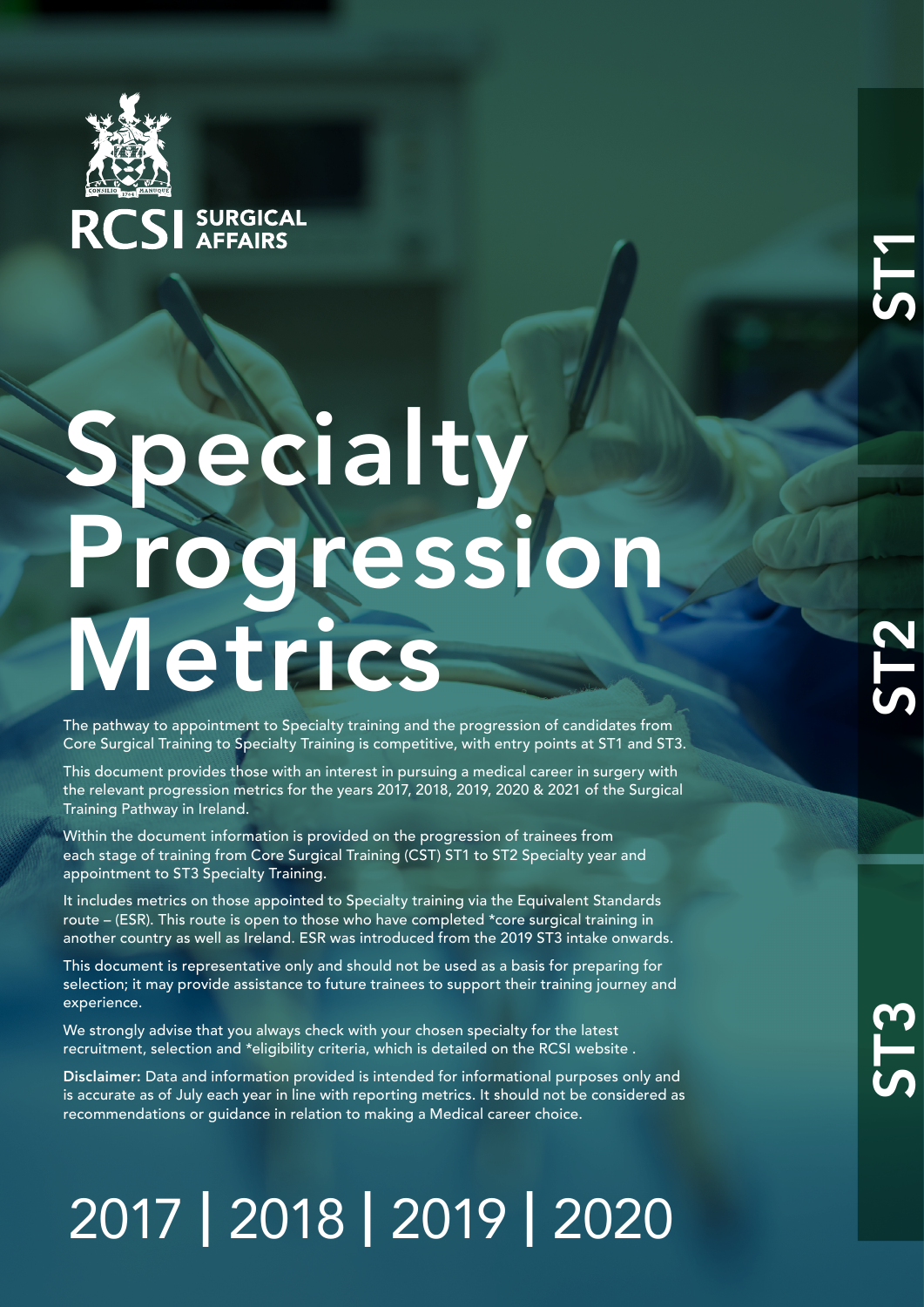| Specialty Progression from 2017 CST Pathway Intake<br>ESR Applicants are shown at ST3 Application stage   |                                                                                     |                             |                                                            |                                                                                                             |                                                   |                                                                                                        |  |
|-----------------------------------------------------------------------------------------------------------|-------------------------------------------------------------------------------------|-----------------------------|------------------------------------------------------------|-------------------------------------------------------------------------------------------------------------|---------------------------------------------------|--------------------------------------------------------------------------------------------------------|--|
| 2017 CST Intake and<br>Appointment                                                                        | 2018 Progression to ST2                                                             |                             | 2019 Applications to ST3                                   |                                                                                                             | 2020 Appointments to ST3                          |                                                                                                        |  |
| > 129 applicants<br>applied for CST<br>2017<br>> 63 candidates were<br>offered a post on<br>the programme | progressed to ST2<br>> 95% of Trainees<br>commenced in their<br>specialty of choice | > 100% (58) of ST1 Trainees |                                                            | > 51 (81%) CST Trainees<br>applied for ST3 post<br>> 22 ESR candidates<br>applied for Specialty<br>training |                                                   | > 32 (63%) CST Trainees &<br>7 (32%) of ESR applicants<br>who applied for a ST3<br>post were succesful |  |
| 63                                                                                                        | Cardiothoracic<br>Surgery                                                           | 4                           | Cardiothoracic<br>Surgery                                  | 2 CST                                                                                                       | Cardiothoracic<br>Surgery                         | 2 CST                                                                                                  |  |
|                                                                                                           | <b>ENT</b>                                                                          | $\overline{7}$              | <b>ENT</b>                                                 | 7 CST<br>1 ESR                                                                                              | <b>ENT ENT</b>                                    | 5 CST                                                                                                  |  |
|                                                                                                           | <b>General Surgery</b>                                                              | 17                          | <b>General Surgery</b>                                     | 12 CST<br>1 ESR                                                                                             | <b>General Surgery</b>                            | 9 CST                                                                                                  |  |
|                                                                                                           | <b>OMFS</b>                                                                         | 1                           | <b>OMFS</b>                                                | 1 CST                                                                                                       | <b>OMFS</b><br>(Withdrawn)                        | 0 CST                                                                                                  |  |
|                                                                                                           | Neurosurgery                                                                        | $\overline{2}$              | Neurosurgery                                               | 2 CST<br>1 ESR                                                                                              | Neurosurgery                                      | 2 CST                                                                                                  |  |
|                                                                                                           | Paediatric Surgery                                                                  | 3                           | Paediatric Surgery                                         | 2 CST                                                                                                       | Paediatric Surgery                                | 1 CST                                                                                                  |  |
|                                                                                                           | Plastic & Reconstructive<br>Surgery                                                 | 5                           | Plastic & Reconstructive<br>4 CST<br>Surgery<br>2 FSR      |                                                                                                             | Plastic & Reconstructive<br>3 CST<br>Surgery      |                                                                                                        |  |
|                                                                                                           | Trauma & Orthopaedic<br>Surgery                                                     | 13                          | Trauma & Orthopaedic<br>11 CST<br>Surgery<br><b>11 ESR</b> |                                                                                                             | Trauma & Orthopaedic<br>5 CST<br>Surgery<br>5 ESR |                                                                                                        |  |
|                                                                                                           | Urology                                                                             | 8                           | Urology                                                    | 7 CST<br>5 ESR                                                                                              | Urology                                           | 3 CST<br>1 ESR                                                                                         |  |
|                                                                                                           | Vascular Surgery                                                                    | 3                           | Vascular Surgery                                           | 3 CST<br>1 ESR                                                                                              | Vascular Surgery                                  | 2 CST<br>1 ESR                                                                                         |  |

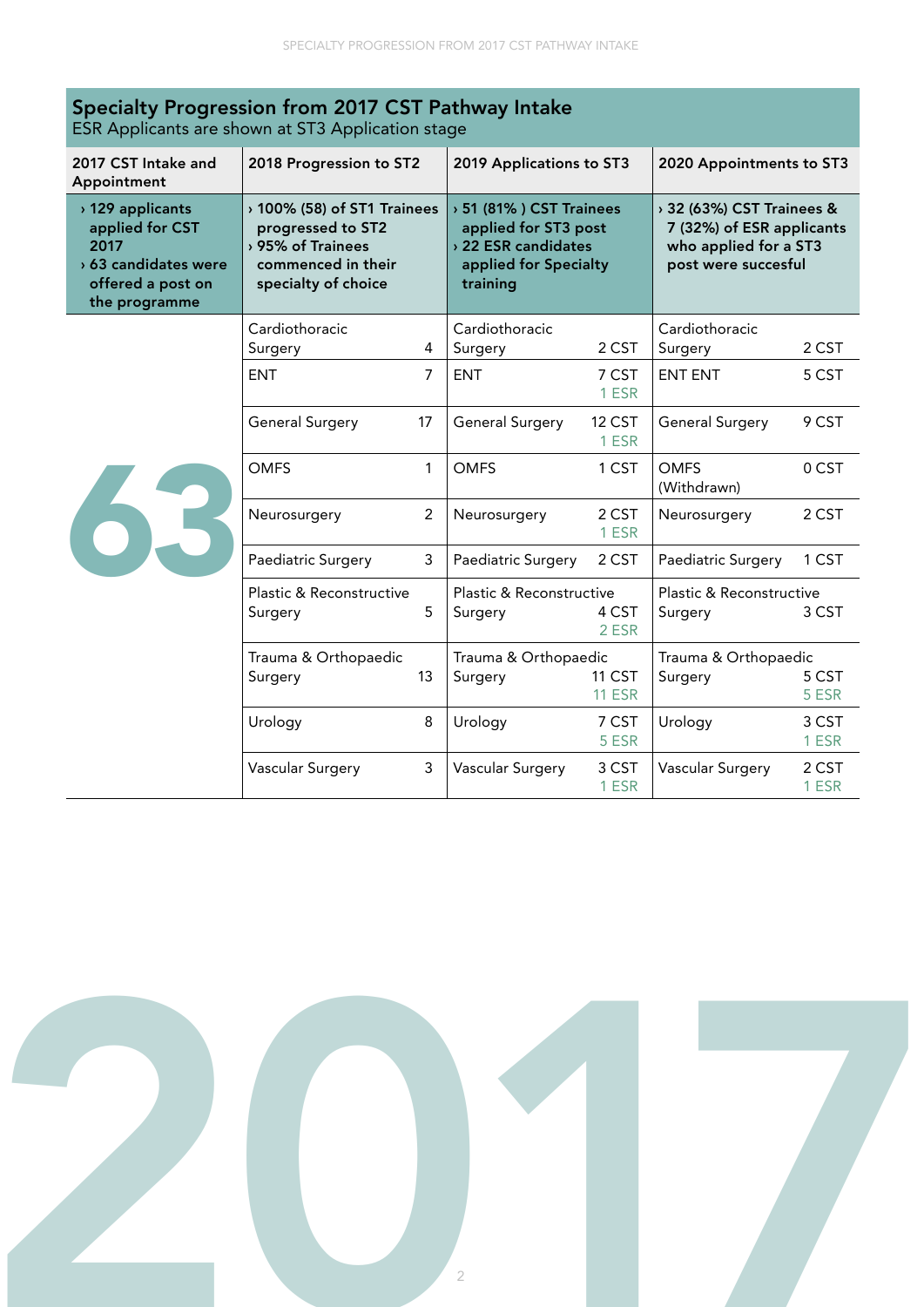| Specialty Progression from 2018 CST Pathway Intake<br>ESR Applicants are shown at ST3 Application stage          |                                                                                                                     |    |                                                                                                                |                |                                                                                                             |                |
|------------------------------------------------------------------------------------------------------------------|---------------------------------------------------------------------------------------------------------------------|----|----------------------------------------------------------------------------------------------------------------|----------------|-------------------------------------------------------------------------------------------------------------|----------------|
| 2018 CST Intake                                                                                                  | 2019 Progression to ST2                                                                                             |    | 2020 Applications to ST3                                                                                       |                | 2020 Appointments to ST3                                                                                    |                |
| $\rightarrow$ 110 applicants applied<br>for CST 2018<br>60 candidates were<br>offered a post on the<br>programme | → 96% (58) of ST1 Trainees<br>progressed to ST2<br>› 91.5% of Trainees<br>commenced in their<br>specialty of choice |    | <b>40 (68%) CST Trainees</b><br>applied for ST3 post<br>22 ESR candidates<br>applied for Specialty<br>training |                | → 30 (75%) CST Trainees<br>& 12 (54%) of ESR<br>applicants who applied<br>for a ST3 post were<br>successful |                |
|                                                                                                                  | Cardiothoracic<br>Surgery                                                                                           | 5  | Cardiothoracic<br>Surgery                                                                                      | 2 CST<br>2 ESR | Cardiothoracic<br>Surgery                                                                                   | 1 CST          |
| 60                                                                                                               | <b>ENT</b>                                                                                                          | 5  | <b>ENT</b>                                                                                                     | 4 CST<br>4 ESR | <b>ENT</b>                                                                                                  | 4 CST<br>1 ESR |
|                                                                                                                  | General Surgery                                                                                                     | 13 | General Surgery                                                                                                | 6 CST<br>3 ESR | <b>General Surgery</b>                                                                                      | 6 CST<br>3 ESR |
|                                                                                                                  | <b>OMFS</b>                                                                                                         | 2  | <b>OMFS</b>                                                                                                    | 0 CST<br>0 ESR | <b>OMFS</b>                                                                                                 | 0 CST<br>0 ESR |
|                                                                                                                  | Neurosurgery                                                                                                        | 4  | Neurosurgery                                                                                                   | 4 CST          | Neurosurgery                                                                                                | 2 CST          |
|                                                                                                                  | Paediatric Surgery                                                                                                  | 1  | Paediatric Surgery                                                                                             | 1 CST          | Paediatric Surgery                                                                                          | 1 CST          |
|                                                                                                                  | Plastic & Reconstructive<br>Surgery                                                                                 | 5  | Plastic & Reconstructive<br>surgery                                                                            | 4 CST<br>1 ESR | Plastic & Reconstructive<br>surgery                                                                         | 3 CST<br>1 ESR |
|                                                                                                                  | Trauma & Orthopaedic<br>11<br>Surgery                                                                               |    | Trauma & Orthopaedic<br>Surgery<br>8 CST<br>8 ESR                                                              |                | Trauma & Orthopaedic<br>Surgery<br>5 CST<br>4 ESR                                                           |                |
|                                                                                                                  | Urology                                                                                                             | 7  | Urology                                                                                                        | 4 CST<br>4 ESR | Urology                                                                                                     | 3 CST<br>2 ESR |
|                                                                                                                  | Vascular Surgery                                                                                                    | 5  | Vascular Surgery                                                                                               | 4 CST<br>1 ESR | Vascular Surgery                                                                                            | 4 CST<br>1 ESR |

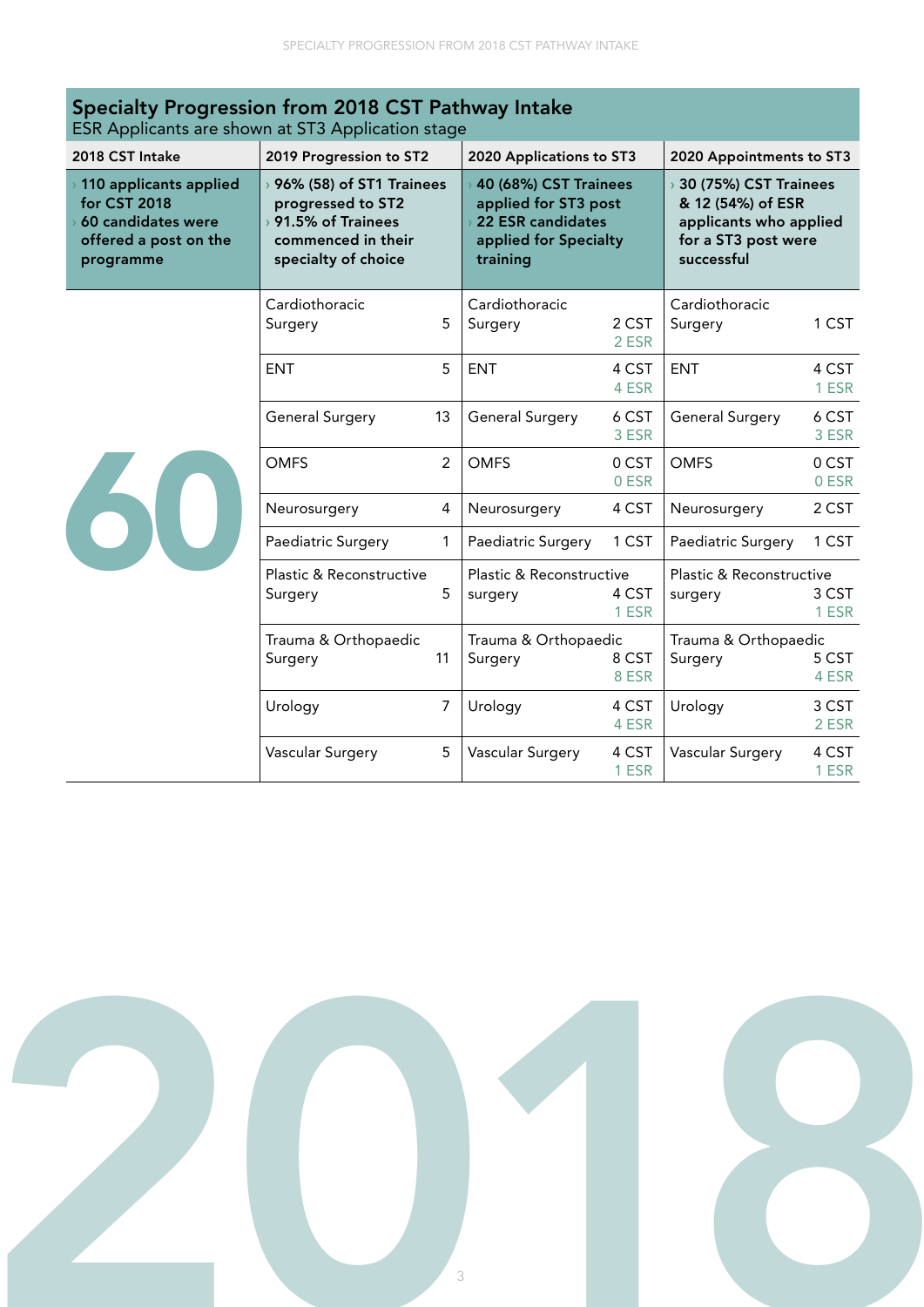| Specialty Progression from 2019 CST Pathway Intake<br>ESR Applicants are shown at ST3 Application stage       |                                                                                                                      |                |                                                                                                                                         |                 |                                                                                                       |                |
|---------------------------------------------------------------------------------------------------------------|----------------------------------------------------------------------------------------------------------------------|----------------|-----------------------------------------------------------------------------------------------------------------------------------------|-----------------|-------------------------------------------------------------------------------------------------------|----------------|
| 2019 CST Intake                                                                                               | 2020 Progression to ST2                                                                                              |                | 2021 Applications to ST3                                                                                                                |                 | 2021 Appointments to ST3                                                                              |                |
| $\rightarrow$ 120 applicants applied<br>for CST 2019<br>60 candidates were<br>offer posts on the<br>programme | → 98% (59) of ST1 Trainees<br>progressed to ST2<br>> 98.25% of Trainees<br>commenced in their<br>specialty of choice |                | 51 (86%) (remove space)<br><b>CST Trainees applied for</b><br>ST3 post<br><b>14 ESR candidates</b><br>applied for Specialty<br>training |                 | 32 (62%) CST Trainees &<br>5 (22%) of ESR applicants<br>who applied for a ST3<br>post were successful |                |
|                                                                                                               | Cardiothoracic<br>Surgery                                                                                            | 3              | Cardiothoracic<br>Surgery                                                                                                               | 2 CST<br>1 ESR  | Cardiothoracic<br>Surgery                                                                             | 1 CST<br>0 ESR |
| 60                                                                                                            | <b>ENT</b>                                                                                                           | 9              | <b>ENT</b>                                                                                                                              | 9 CST<br>2 ESR  | <b>ENT</b>                                                                                            | 4 CST<br>1 ESR |
|                                                                                                               | <b>General Surgery</b>                                                                                               | 13             | <b>General Surgery</b>                                                                                                                  | 10 CST<br>0 ESR | <b>General Surgery</b>                                                                                | 9 CST<br>0 ESR |
|                                                                                                               | <b>OMFS</b>                                                                                                          | $\overline{2}$ | <b>OMFS</b>                                                                                                                             | 0 CST<br>0 ESR  | <b>OMFS</b>                                                                                           | 0 CST<br>0 ESR |
|                                                                                                               | Neurosurgery                                                                                                         | 1              | Neurosurgery                                                                                                                            | 0 CST<br>2 ESR  | Neurosurgery                                                                                          | 0 CST<br>1 ESR |
|                                                                                                               | Paediatric Surgery                                                                                                   | 3              | Paediatric Surgery                                                                                                                      | 1 CST           | Paediatric Surgery                                                                                    | 1 CST          |
|                                                                                                               | Plastic & Reconstructive<br>Surgery                                                                                  | 6              | Plastic & Reconstructive<br>surgery                                                                                                     | 6 CST<br>1 ESR  | Plastic & Reconstructive<br>surgery                                                                   | 4 CST<br>0 ESR |
|                                                                                                               | Trauma & Orthopaedic<br>Surgery                                                                                      | 12             | Trauma & Orthopaedic<br>9 CST<br>Surgery<br>4 ESR                                                                                       |                 | Trauma & Orthopaedic<br>Surgery                                                                       | 5 CST<br>3 ESR |
|                                                                                                               | Urology                                                                                                              | 8              | Urology                                                                                                                                 | 6 CST<br>4 ESR  | Urology                                                                                               | 3 CST<br>0 ESR |
|                                                                                                               | Vascular Surgery                                                                                                     | 4              | Vascular Surgery                                                                                                                        | 4 CST<br>0 ESR  | Vascular Surgery                                                                                      | 2 CST<br>0 ESR |

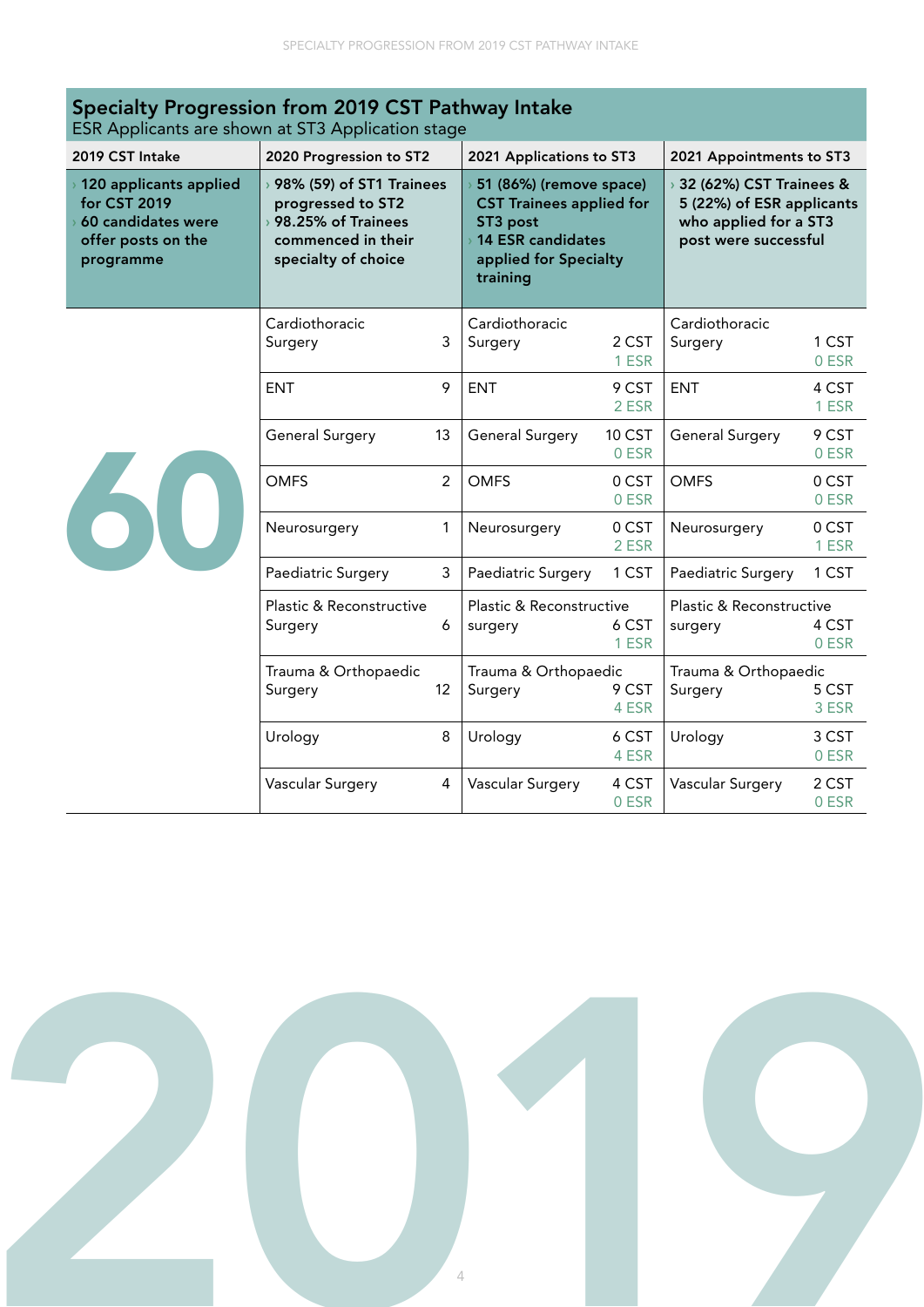| Specialty Progression from 2020 CST Pathway Intake<br>ESR Applicants are shown at ST3 Application stage       |                                                                                                                   |                                              |                                                            |  |  |  |
|---------------------------------------------------------------------------------------------------------------|-------------------------------------------------------------------------------------------------------------------|----------------------------------------------|------------------------------------------------------------|--|--|--|
| 2020 CST Intake                                                                                               | 2021 Progression to ST2                                                                                           | 2022 Applications to ST3                     | 2022 Appointments to ST3                                   |  |  |  |
| $\rightarrow$ 162 applicants applied<br>for CST 2020<br>60 candidates were<br>offer posts on the<br>programme | › 98% (59) ST1 Trainees<br>(60) progressed to ST2<br>88% of Trainees<br>commenced in their<br>specialty of choice | This data will be available<br>in March 2022 | $\rightarrow$ This data will be<br>available in March 2022 |  |  |  |
|                                                                                                               | Cardiothoracic<br>5.<br>Surgery                                                                                   | Cardiothoracic<br>Surgery                    | Cardiothoracic<br>Surgery                                  |  |  |  |
|                                                                                                               | <b>ENT</b><br>8                                                                                                   | <b>ENT</b>                                   | <b>ENT</b>                                                 |  |  |  |
|                                                                                                               | <b>General Surgery</b><br>12                                                                                      | General Surgery                              | <b>General Surgery</b>                                     |  |  |  |
| 60                                                                                                            | <b>OMFS</b><br>$\Omega$                                                                                           | <b>OMFS</b>                                  | <b>OMFS</b>                                                |  |  |  |
|                                                                                                               | $\overline{2}$<br>Neurosurgery                                                                                    | Neurosurgery                                 | Neurosurgery                                               |  |  |  |
|                                                                                                               | Paediatric Surgery<br>$\overline{0}$                                                                              | <b>Paediatric Surgery</b>                    | Paediatric Surgery                                         |  |  |  |
|                                                                                                               | Plastic & Reconstructive<br>7<br>Surgery                                                                          | Plastic & Reconstructive<br>surgery          | Plastic & Reconstructive<br>surgery                        |  |  |  |
|                                                                                                               | Trauma & Orthopaedic<br>13<br>Surgery                                                                             | Trauma & Orthopaedic<br>Surgery              | Trauma & Orthopaedic<br>Surgery                            |  |  |  |
|                                                                                                               | 8<br>Urology                                                                                                      | Urology                                      | Urology                                                    |  |  |  |
|                                                                                                               | Vascular Surgery<br>4                                                                                             | Vascular Surgery                             | Vascular Surgery                                           |  |  |  |